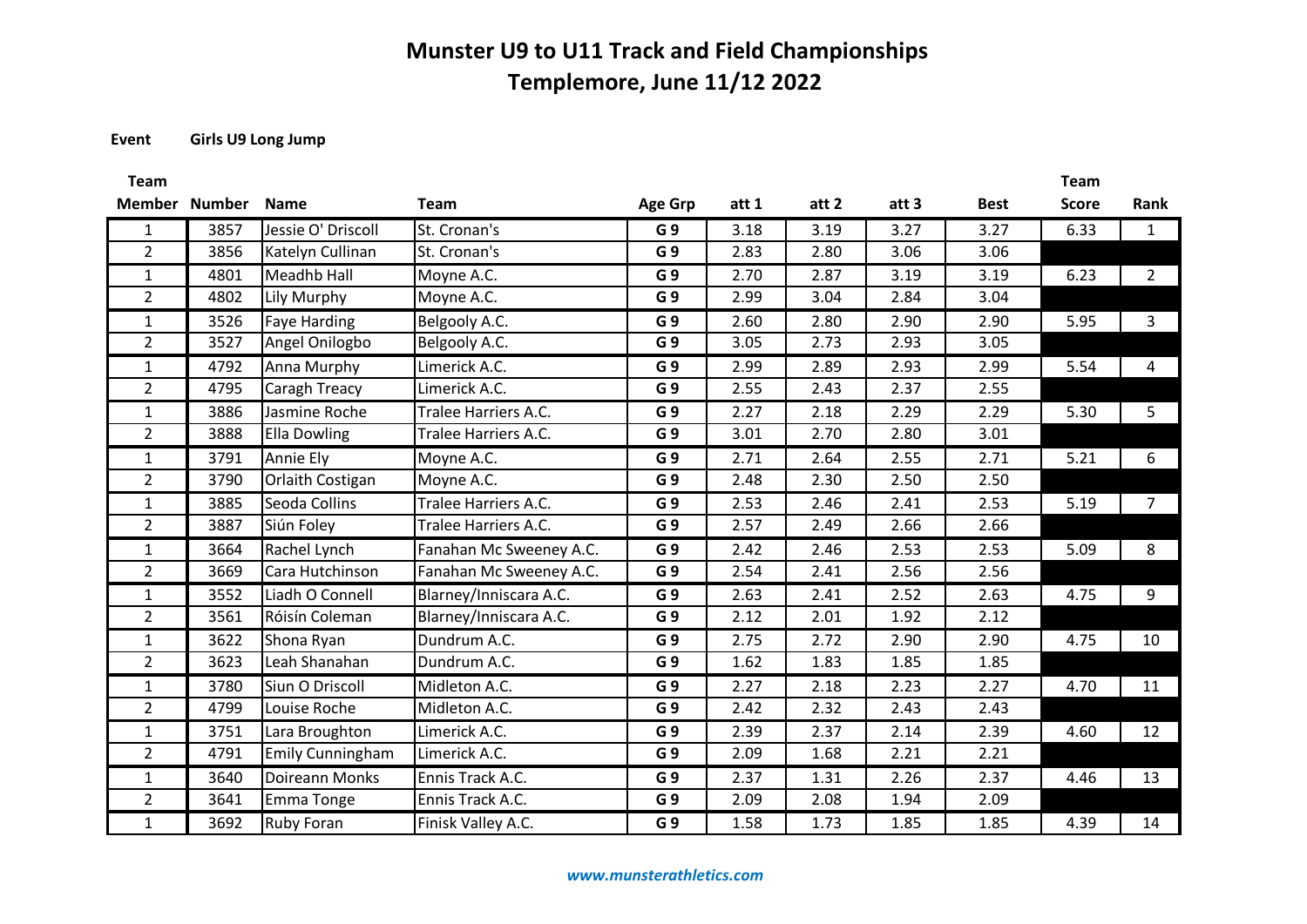**Event Girls U9 Long Jump**

| Team   |               |                 |                    |                |                         |                        |       |             | Team  |      |
|--------|---------------|-----------------|--------------------|----------------|-------------------------|------------------------|-------|-------------|-------|------|
| Member | <b>Number</b> | <b>Name</b>     | Team               | <b>Age Grp</b> | att 1                   | att 2                  | att 3 | <b>Best</b> | Score | Rank |
|        | 3693          | Clodagh Scanlan | Finisk Valley A.C. | G 9            | $\sim$ $ \sim$<br>ـ د.ع | $\sim$ $ \sim$<br>2.53 | 2.54  | .<br>2.54   |       |      |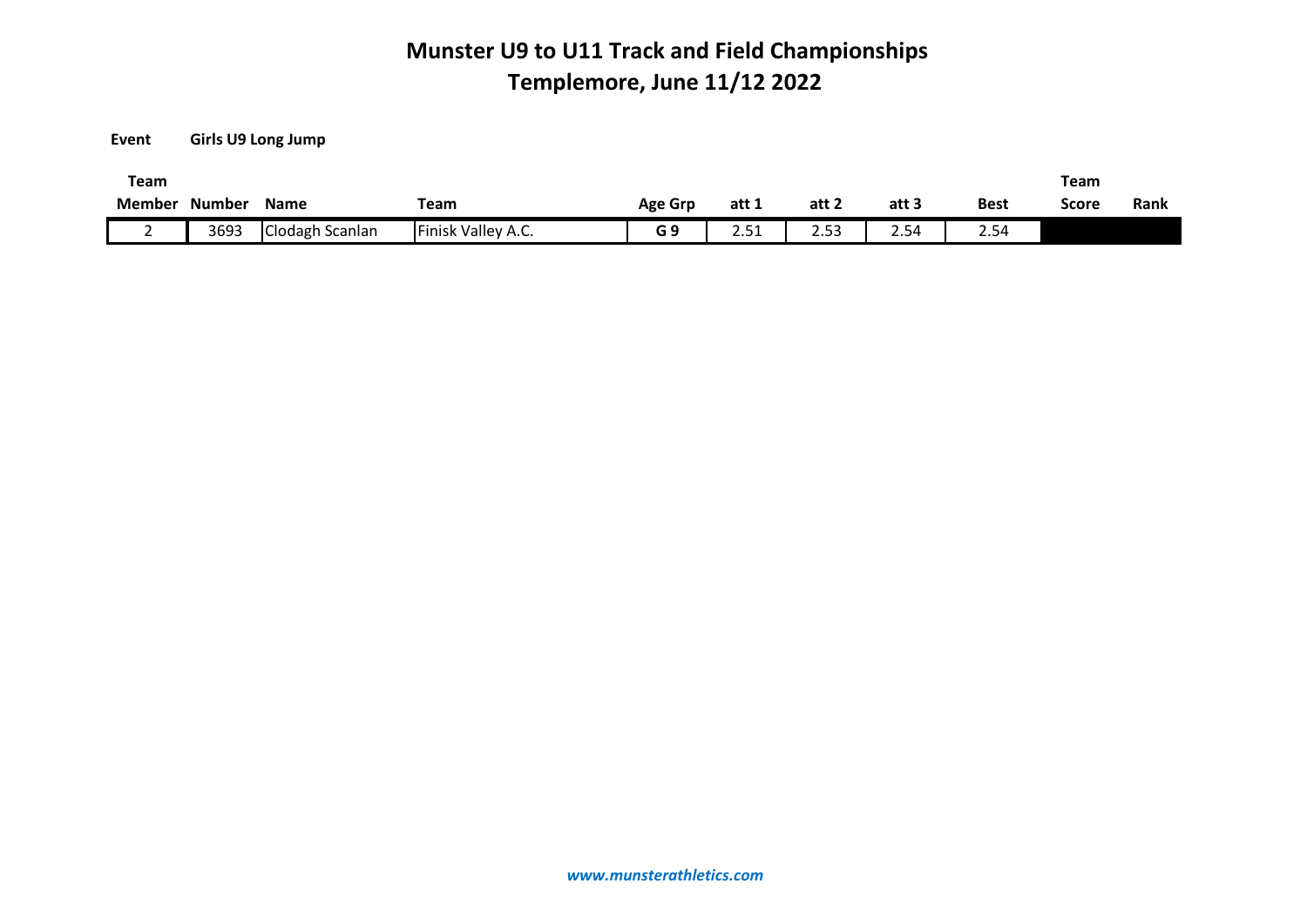#### **Event Girls U9 Turbo Javelin**

| Team           |             |                     |                            |                |       |       |       |             | <b>Team</b>  |      |
|----------------|-------------|---------------------|----------------------------|----------------|-------|-------|-------|-------------|--------------|------|
| Member         | Number Name |                     | Team                       | <b>Age Grp</b> | att 1 | att 2 | att 3 | <b>Best</b> | <b>Score</b> | Rank |
|                | 3814        | <b>Orlaith Lyne</b> | North Cork A.C.            | G <sub>9</sub> | 5.81  | 5.12  | 6.74  | 6.74        | 15.09        |      |
| 2              | 3810        | Coleen Whelan       | North Cork A.C.            | G <sub>9</sub> | 7.99  | 8.35  | X.    | 8.35        |              |      |
|                | 3692        | Ruby Foran          | Finisk Valley A.C.         | G <sub>9</sub> | X.    | 4.03  | 4.66  | 4.66        | 14.07        |      |
| $\mathfrak{D}$ | 3693        | Clodagh Scanlan     | Finisk Valley A.C.         | G <sub>9</sub> | 8.96  | 9.41  | 7.81  | 9.41        |              |      |
|                | 4827        | Amelia Dineen       | St. Brendan's A.C. (Kerry) | G <sub>9</sub> | 6.00  | X     | 6.83  | 6.83        | 12.35        | 3    |
| 2              | 4828        | Caoimhe O Driscoll  | St. Brendan's A.C. (Kerry) | G <sub>9</sub> | 5.52  | X     | X.    | 5.52        |              |      |
|                | 3664        | Rachel Lynch        | Fanahan Mc Sweeney A.C.    | G <sub>9</sub> | 5.78  | 5.98  | 4.62  | 5.98        | 12.14        | 4    |
| $\mathcal{L}$  | 3665        | Lucy Thornton       | Fanahan Mc Sweeney A.C.    | G <sub>9</sub> | X     | 6.16  | 5.12  | 6.16        |              |      |
|                | 3552        | Liadh O Connell     | Blarney/Inniscara A.C.     | G <sub>9</sub> | 7.43  | 7.13  | 5.98  | 7.43        | 12.05        | 5    |
| $\mathcal{P}$  | 3561        | Róisín Coleman      | Blarney/Inniscara A.C.     | G <sub>9</sub> | 4.62  | 2.12  | 3.11  | 4.62        |              |      |
|                | 3641        | Emma Tonge          | Ennis Track A.C.           | G <sub>9</sub> | 4.26  | 2.78  | 3.01  | 4.26        | 10.53        | 6    |
| $\mathcal{P}$  | 3644        | Keelyn Ryan         | Ennis Track A.C.           | G <sub>9</sub> | 6.27  | 5.18  | X.    | 6.27        |              |      |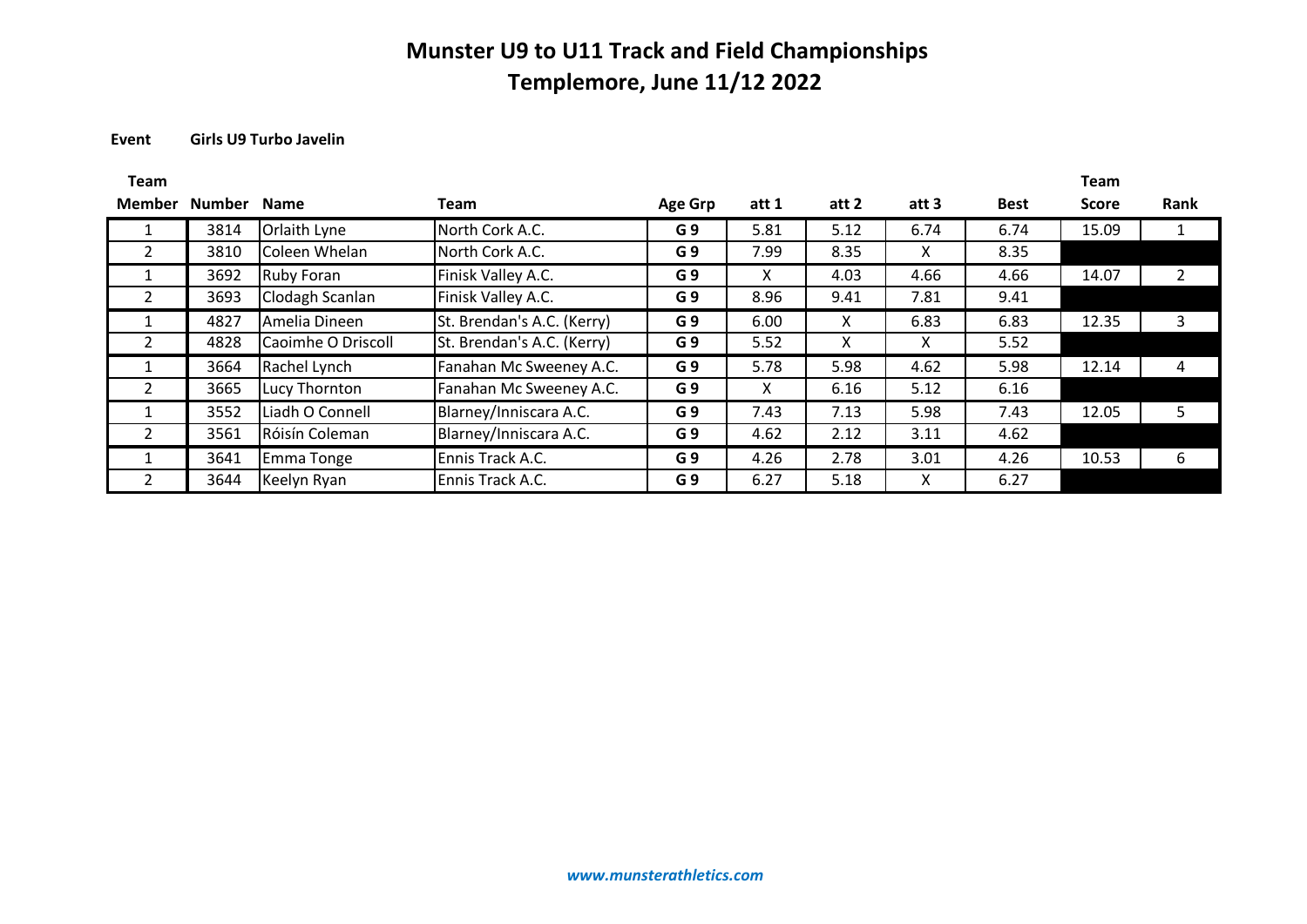**Event Girls U9 300m**

| <b>Team</b>    |             |                        |                         |                | <b>Time</b> | <b>Score</b> |                |
|----------------|-------------|------------------------|-------------------------|----------------|-------------|--------------|----------------|
| <b>Member</b>  | Number Name |                        | <b>Team</b>             | <b>Age Grp</b> | (seconds)   | (Seconds)    | Rank           |
| 1              |             | 3907 Amy Storey        | Tramore A.C.            | G <sub>9</sub> | 58.01       | 117.92       | 1              |
| $\overline{2}$ |             | 3908 Pippa Downey      | Tramore A.C.            | G <sub>9</sub> | 59.91       |              |                |
| $\mathbf{1}$   |             | 3781 May Kelleher      | Midleton A.C.           | G <sub>9</sub> | 64.28       | 119.73       | $\overline{2}$ |
| $\overline{2}$ |             | 3782 Aoibh Mc Govern   | Midleton A.C.           | G <sub>9</sub> | 55.45       |              |                |
| $\mathbf{1}$   |             | 3859 Ciara Reynolds    | St. Cronan's            | G <sub>9</sub> | 61.27       | 122.86       | 3              |
| $\overline{2}$ |             | 3854 Kate Quinlan      | St. Cronan's            | G <sub>9</sub> | 61.59       |              |                |
| $\mathbf{1}$   |             | 3885 Seoda Collins     | Tralee Harriers A.C.    | G <sub>9</sub> | 63.02       | 125.18       | 4              |
| $\overline{2}$ |             | 3887 Siún Foley        | Tralee Harriers A.C.    | G <sub>9</sub> | 62.16       |              |                |
| $\mathbf{1}$   |             | 3906 Avelynn Molloy    | Tramore A.C.            | G <sub>9</sub> | 60.58       | 125.57       | 5              |
| $\overline{2}$ |             | 3909 Carla Ryan        | Tramore A.C.            | G <sub>9</sub> | 64.99       |              |                |
| $\mathbf{1}$   |             | 4792 Anna Murphy       | Limerick A.C.           | G <sub>9</sub> | 62.86       | 128.74       | 6              |
| $\overline{2}$ |             | 4793 Alana Ryan        | Limerick A.C.           | G <sub>9</sub> | 65.88       |              |                |
| $\mathbf{1}$   |             | 3526 Faye Harding      | Belgooly A.C.           | G <sub>9</sub> | 65.93       | 129.35       | $\overline{7}$ |
| $\overline{2}$ |             | 3529 Mya O' Sullivan   | Belgooly A.C.           | G <sub>9</sub> | 63.42       |              |                |
| $\mathbf{1}$   |             | 3600 Aoife Cantwell    | Dooneen A.C.            | G <sub>9</sub> | 67.90       | 131.76       | 8              |
| $\overline{2}$ |             | 3603 Hailie Sherlock   | Dooneen A.C.            | G <sub>9</sub> | 63.86       |              |                |
| $\mathbf{1}$   |             | 3672 Saoirse Horgan    | Fanahan Mc Sweeney A.C. | G <sub>9</sub> | 65.55       | 133.24       | 9              |
| $\overline{2}$ |             | 3668 Sophie Cohen      | Fanahan Mc Sweeney A.C. | G <sub>9</sub> | 67.69       |              |                |
| 1              |             | 3638 Megan Considine   | Ennis Track A.C.        | G <sub>9</sub> | 67.89       | 133.29       | 10             |
| $\overline{2}$ |             | 3644 Keelyn Ryan       | Ennis Track A.C.        | G <sub>9</sub> | 65.40       |              |                |
| $\mathbf{1}$   |             | 4790 Isabelle Connolly | Limerick A.C.           | G <sub>9</sub> | 68.56       | 133.82       | 11             |
| $\overline{2}$ |             | 4794 Zoey Slattery     | Limerick A.C.           | G <sub>9</sub> | 65.26       |              |                |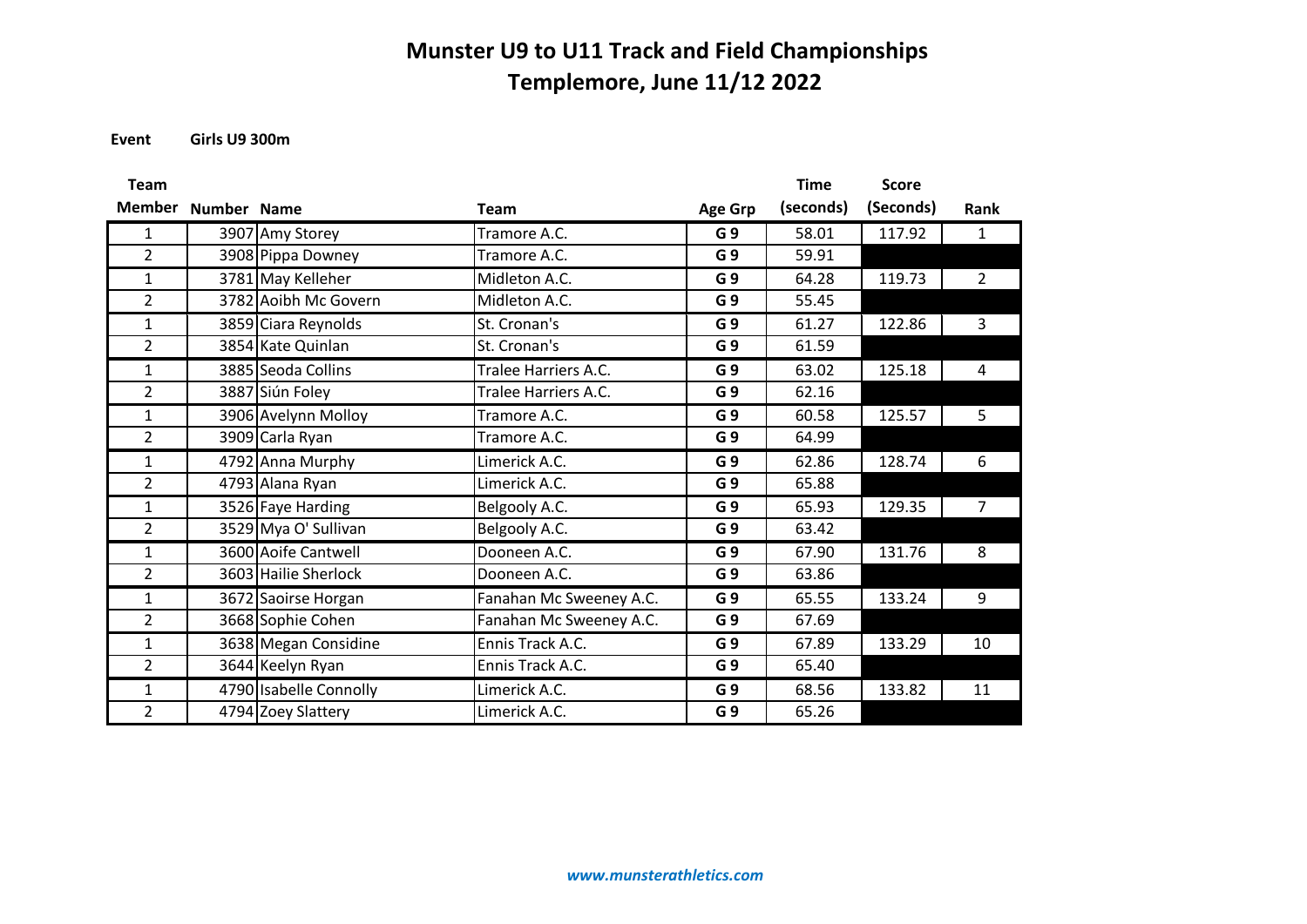**Event Girls U9 Sprint**

|                    |                         |                            |                |             | <b>Team</b>  |                |
|--------------------|-------------------------|----------------------------|----------------|-------------|--------------|----------------|
| <b>Team</b>        |                         |                            |                | <b>Time</b> | <b>Score</b> |                |
| Member Number Name |                         | Team                       | <b>Age Grp</b> | (seconds)   | (Seconds)    | Rank           |
| 1                  | 3525 Grace Slattery     | Belgooly A.C.              | G <sub>9</sub> | 10.10       | 20.76        | $\mathbf{1}$   |
| $\overline{2}$     | 3529 Mya O Sullivan     | Belgooly A.C.              | G <sub>9</sub> | 10.66       |              |                |
| 1                  | 4801 Meadhb Hall        | Moyne A.C.                 | G <sub>9</sub> | 10.76       | 20.85        | $\overline{2}$ |
| $\overline{2}$     | 4802 Lily Murphy        | Moyne A.C.                 | G <sub>9</sub> | 10.09       |              |                |
| 1                  | 3782 Aoibh Mc Govern    | Midleton A.C.              | G <sub>9</sub> | 10.13       | 20.94        | 3              |
| $\overline{2}$     | 4799 Louise Roche       | Midleton A.C.              | G <sub>9</sub> | 10.81       |              |                |
| 1                  | 3909 Carla Ryan         | Tramore                    | G <sub>9</sub> | 11.04       | 21.37        | 4              |
| $\overline{2}$     | 3908 Pippa Downey       | Tramore                    | G <sub>9</sub> | 10.33       |              |                |
| 1                  | 3600 Aoife Cantwell     | Dooneen A.C.               | G <sub>9</sub> | 10.68       | 21.53        | 5              |
| $\overline{2}$     | 3602 Clara Mooney       | Dooneen A.C.               | G <sub>9</sub> | 10.85       |              |                |
| $\mathbf{1}$       | 3886 Jasmine Roche      | Tralee Harriers A.C.       | G <sub>9</sub> | 10.93       | 21.57        | 6              |
| $\overline{2}$     | 3888 Ella Dowling       | Tralee Harriers A.C.       | G <sub>9</sub> | 10.64       |              |                |
| $\mathbf{1}$       | 3766 Lottie Boyle       | Lios Tuathail              | G <sub>9</sub> | 11.16       | 21.62        | $7^{\circ}$    |
| $\overline{2}$     | 3765 Ruby Sheehy        | Lios Tuathail              | G <sub>9</sub> | 10.46       |              |                |
| 1                  | 3859 Ciara Reynolds     | St. Cronan's               | G <sub>9</sub> | 11.17       | 21.69        | 8              |
| $\overline{2}$     | 3857 Jessie O' Driscoll | St. Cronan's               | G <sub>9</sub> | 10.52       |              |                |
| 1                  | 3907 Amy Storey         | Tramore                    | G <sub>9</sub> | 10.78       | 21.89        | 9              |
| $\overline{2}$     | 3906 Avelynn Molloy     | Tramore                    | G <sub>9</sub> | 11.11       |              |                |
| $\mathbf{1}$       | 3665 Lucy Thornton      | Fanahan McSweeney          | G <sub>9</sub> | 11.32       | 21.97        | 10             |
| $\overline{2}$     | 3668 Sophie Cohen       | Fanahan McSweeney          | G <sub>9</sub> | 10.65       |              |                |
| $\mathbf{1}$       | 3791 Annie Ely          | Moyne A.C.                 | G <sub>9</sub> | 11.16       | 22.12        | 11             |
| $\overline{2}$     | 4800 Órlaith Costigan   | Moyne A.C.                 | G <sub>9</sub> | 10.96       |              |                |
| $\mathbf{1}$       | 3763 Emma Joy           | Lios Tuathail              | G <sub>9</sub> | 11.16       | 22.34        | 12             |
| $\overline{2}$     | 3764 Ciara Collopy      | Lios Tuathail              | G <sub>9</sub> | 11.18       |              |                |
| 1                  | 3669 Cara Hutchinson    | Fanahan McSweeney          | G <sub>9</sub> | 11.41       | 22.73        | 13             |
| $\overline{2}$     | 3672 Saoirse Horgan     | Fanahan McSweeney          | G <sub>9</sub> | 11.32       |              |                |
| 1                  | 4790 Isabelle Connolly  | Limerick A.C.              | G <sub>9</sub> | 11.11       | 22.76        | 14             |
| $\overline{2}$     | 4793 Alana Ryan         | Limerick A.C.              | G <sub>9</sub> | 11.65       |              |                |
| 1                  | 3856 Katelyn Cullinan   | St. Cronan's               | G <sub>9</sub> | 11.00       | 22.91        | 15             |
| $\overline{2}$     | 3854 Kate Quinlan       | St. Cronan's               | G <sub>9</sub> | 11.91       |              |                |
| $\mathbf{1}$       | 4827 Amelia Dineen      | St. Brendan's A.C. (Kerry) | G <sub>9</sub> | 11.58       | 23.32        | 16             |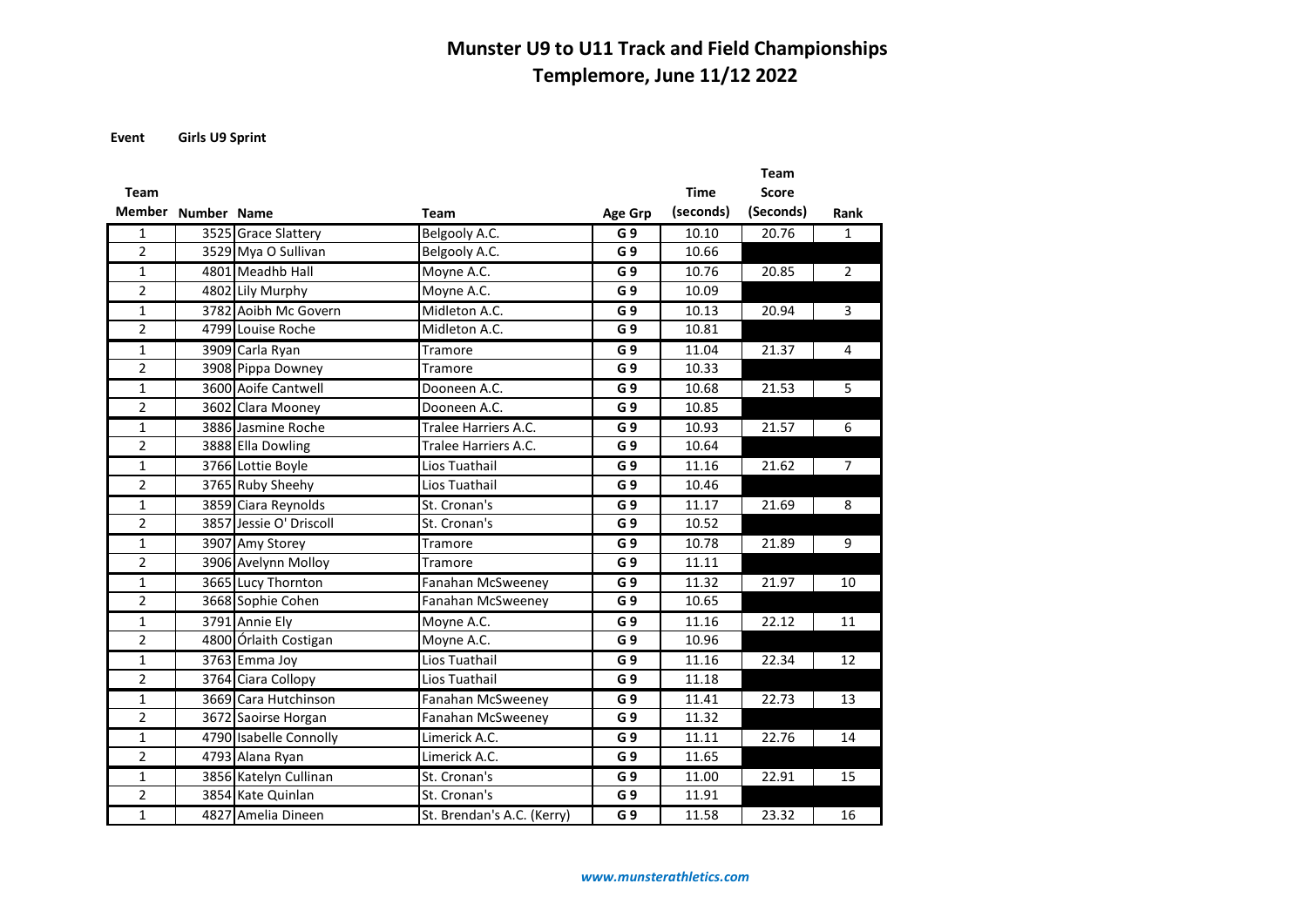**Event Girls U9 Sprint**

|               |             |                         |                            |                |           | <b>Team</b> |      |
|---------------|-------------|-------------------------|----------------------------|----------------|-----------|-------------|------|
| Team          |             |                         |                            |                | Time      | Score       |      |
| <b>Member</b> | Number Name |                         | Team                       | Age Grp        | (seconds) | (Seconds)   | Rank |
| 2             |             | 4828 Caoimhe O Driscoll | St. Brendan's A.C. (Kerry) | G <sub>9</sub> | 11.74     |             |      |
| 1             |             | 3810 Coleen Whelan      | North Cork A.C.            | G <sub>9</sub> | 11.78     | 23.39       | 17   |
| 2             |             | 3814 Orlaith Lyne       | North Cork A.C.            | G <sub>9</sub> | 11.61     |             |      |
|               |             | 4791 Emily Cunningham   | Limerick A.C.              | G <sub>9</sub> | 11.76     | 23.50       | 18   |
| $\mathcal{P}$ |             | 4794 Zoey Slattery      | Limerick A.C.              | G <sub>9</sub> | 11.74     |             |      |
|               |             | 3754 Síofra O De        | Limerick A.C.              | G <sub>9</sub> | 12.57     | 24.85       | 19   |
|               |             | 3751 Lara Broughton     | Limerick A.C.              | G <sub>9</sub> | 12.28     |             |      |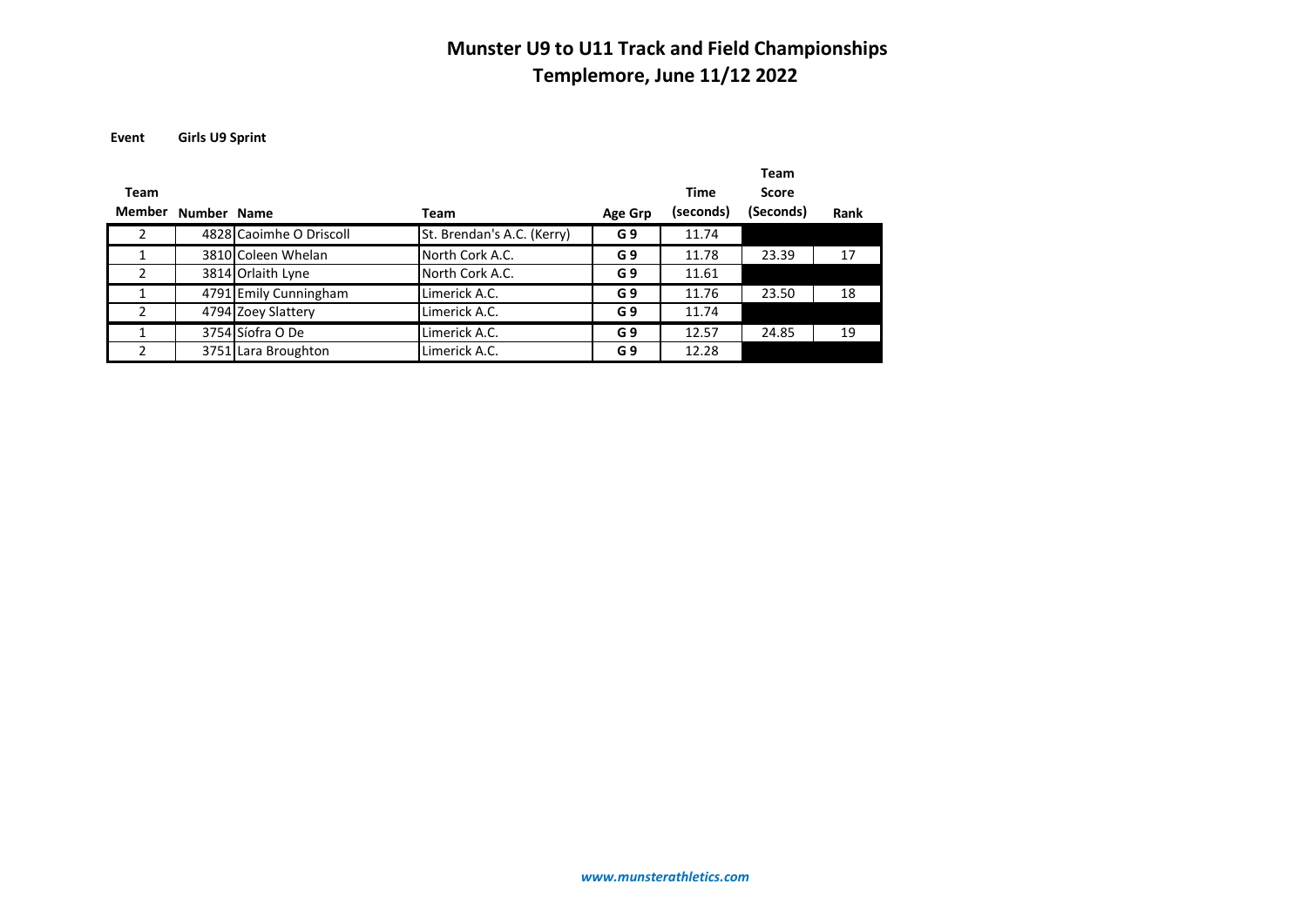#### **Event Girls U10 Long Jump**

| Team           |                                            |                        |                |       |              |       |             | Team         |                         |
|----------------|--------------------------------------------|------------------------|----------------|-------|--------------|-------|-------------|--------------|-------------------------|
|                | Member Number Name                         | <b>Team</b>            | <b>Age Grp</b> | att 1 | att 2        | att 3 | <b>Best</b> | <b>Score</b> | Rank                    |
|                | 3890 Sadie Lynch                           | Tralee Harriers A.C.   | G 10           | 3.10  | 3.12         | 3.19  | 3.19        | 6.76         | $\overline{1}$          |
| $\overline{2}$ | 3892 Aria Collins                          | Tralee Harriers A.C.   | G 10           | 3.32  | 3.52         | 3.57  | 3.57        |              |                         |
| 1              | 3624 Farran Ryan                           | Dundrum A.C.           | G 10           | 3.01  | 3.14         | 2.82  | 3.14        | 6.59         | $\overline{\mathbf{2}}$ |
|                | 3627 Julie Morrissey                       | Dundrum A.C.           | G 10           | 3.19  | 3.23         | 3.45  | 3.45        |              |                         |
| 1              | 3530 Soraya Ahern                          | Belgooly A.C.          | G 10           | 3.38  | 3.36         | 3.45  | 3.45        | 6.57         | $\overline{\mathbf{3}}$ |
| $\overline{2}$ | 3533 Ellen Barry                           | Belgooly A.C.          | G 10           | 3.12  | 3.06         | 3.05  | 3.12        |              |                         |
| $\mathbf{1}$   | $\overline{4832}$ Rhea Austin              | Templemore A.C.        | G 10           | 3.46  | 3.09         | 3.34  | 3.46        | 6.48         | $\overline{4}$          |
| $\overline{2}$ | 4835 Lizzie Ryan                           | Templemore A.C.        | G 10           | 3.02  | 2.87         | 2.80  | 3.02        |              |                         |
| $\mathbf{1}$   | 3648 Sammi O Donoghue                      | Ennis Track A.C.       | G 10           | 3.09  | 3.18         | 3.17  | 3.18        | 6.35         | $5^{\circ}$             |
| $\overline{2}$ | 3650 Aoife Vaughan                         | Ennis Track A.C.       | G 10           | 3.15  | 3.08         | 3.17  | 3.17        |              |                         |
| $\mathbf{1}$   | 4755 Saoirse Elizabeth Finn Ferrybank A.C. |                        | G 10           | 3.09  | 2.98         | 2.99  | 3.09        | 6.19         | 6                       |
| $\overline{2}$ | 4756 Maya Gallagher                        | Ferrybank A.C.         | G 10           | 2.58  | 2.75         | 3.10  | 3.10        |              |                         |
| 1              | 3512 Laoise Ni Chonchur                    | Bandon A.C.            | G 10           | 3.03  | $\mathbf{x}$ | X     | 3.03        | 6.14         | $\overline{7}$          |
| $\overline{2}$ | 3513 Kate Casey                            | Bandon A.C.            | G 10           | 3.11  | 2.00         | 2.98  | 3.11        |              |                         |
| 1              | 3532 Elle Slattery                         | Belgooly A.C.          | G 10           | 3.02  | 2.96         | 3.14  | 3.14        | 6.08         | 8 <sup>8</sup>          |
| $\overline{2}$ | 3535 Lucy O Brien                          | Belgooly A.C.          | G 10           | 2.94  | 2.66         | 2.93  | 2.94        |              |                         |
| -1             | 3566 Penny O Shea                          | Blarney/Inniscara A.C. | G 10           | 3.13  | 3.06         | 3.07  | 3.13        | 5.97         | 9                       |
| $\overline{2}$ | 3571 Caoimhe O Connell                     | Blarney/Inniscara A.C. | G 10           | 2.66  | 2.83         | 2.84  | 2.84        |              |                         |
| $\mathbf{1}$   | 3502 Eabha Walsh                           | Bandon A.C.            | G 10           | 2.98  | 3.03         | 2.73  | 3.03        | 5.96         | 10                      |
| $\overline{2}$ | 3517 Blaithin O'Flynn                      | Bandon A.C.            | G 10           | 2.78  | 2.82         | 2.93  | 2.93        |              |                         |
| 1              | $\overline{4774}$ Zara Coman               | Limerick A.C.          | G 10           | 2.94  | 3.15         | 3.07  | 3.15        | 5.95         | 11                      |
| $\overline{2}$ | 4776 Crea Moore                            | Limerick A.C.          | G 10           | 2.80  | 2.56         | 2.60  | 2.80        |              |                         |
| $\mathbf{1}$   | 3562 Eva Lynch                             | Blarney/Inniscara A.C. | G 10           | 2.78  | 2.72         | 2.73  | 2.78        | 5.40         | 12                      |
| $\overline{2}$ | 3565 Laura O Regan                         | Blarney/Inniscara A.C. | G 10           | 2.26  | 2.62         | 2.52  | 2.62        |              |                         |
| $\mathbf{1}$   | 3542 Isla-Mai Scanlon                      | Blackwater A.C.        | G 10           | 2.52  | 2.59         | 2.55  | 2.59        | 5.27         | 13                      |
| 2              | 3546 Molly Lyons                           | Blackwater A.C.        | G 10           | 2.47  | 2.27         | 2.68  | 2.68        |              |                         |
|                | 3543 Muieann Noonan                        | Blackwater A.C.        | G 10           | 2.50  | 2.55         | 0.67  | 2.55        | $5.26$       | 14                      |
|                |                                            |                        |                |       |              |       |             |              |                         |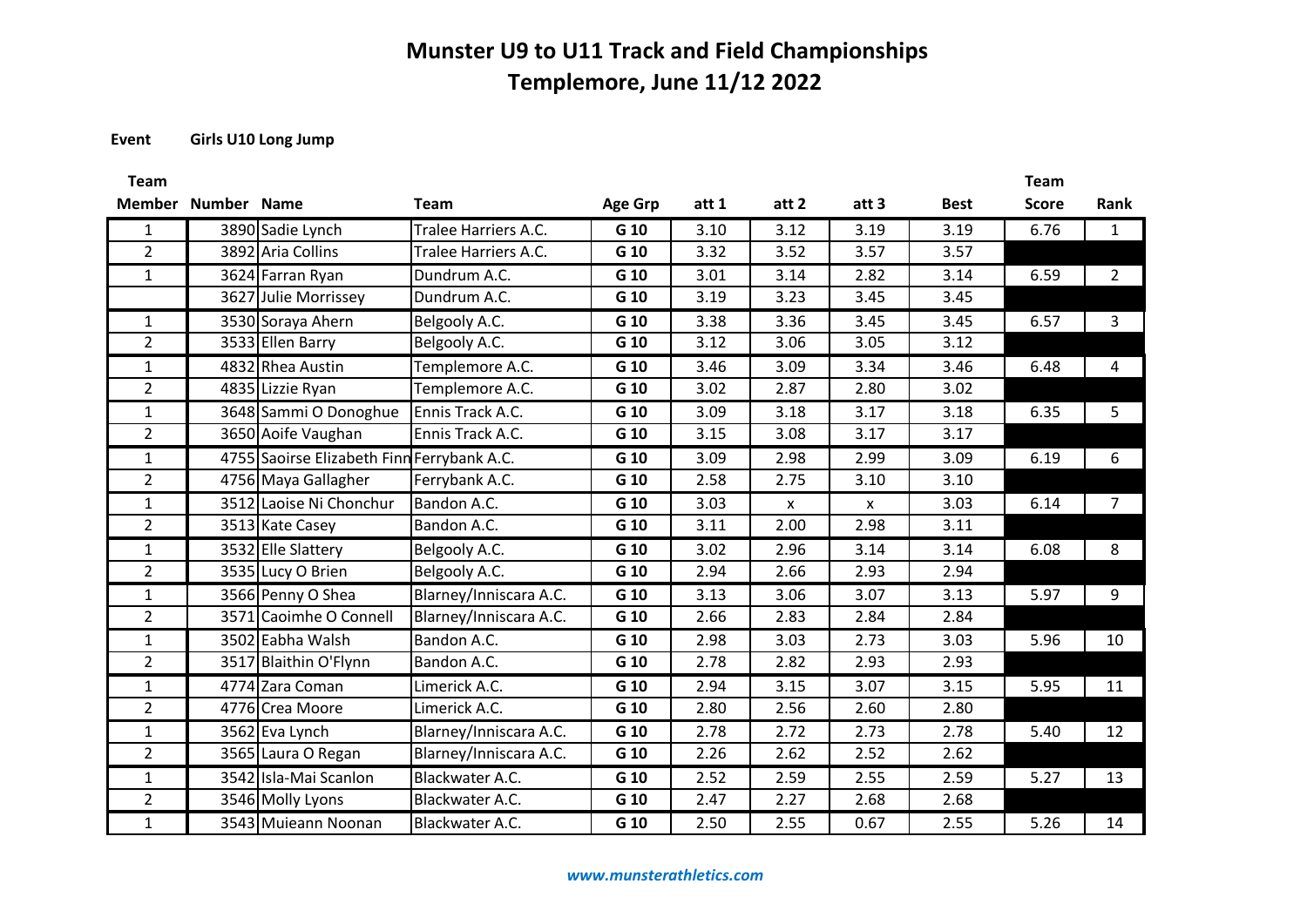#### **Event Girls U10 Long Jump**

| <b>Team</b> |                    |                                     |                    |         |       |       |       |             | <b>Team</b>  |      |
|-------------|--------------------|-------------------------------------|--------------------|---------|-------|-------|-------|-------------|--------------|------|
|             | Member Number Name |                                     | <b>Team</b>        | Age Grp | att 1 | att 2 | att 3 | <b>Best</b> | <b>Score</b> | Rank |
|             |                    | 3548 Rossabelle Lineen              | Blackwater A.C.    | G 10    | 2.71  | 2.59  | 2.70  | 2.71        |              |      |
|             |                    | 3696 Hollie Hynes                   | Finisk Valley A.C. | G 10    | 2.36  | 2.09  | 2.24  | 2.36        | 5.16         | 15   |
|             |                    | 3697 Sarah Cullinane                | Finisk Valley A.C. | G 10    | 2.40  | 2.70  | 2.80  | 2.80        |              |      |
|             |                    | 4773 Katie Broughton                | Limerick A.C.      | G 10    | 2.27  | 1.88  | 2.06  | 2.27        | 4.98         | 16   |
|             |                    | 4775 Elaine Considine               | Limerick A.C.      | G 10    | x     | 2.70  | 2.71  | 2.71        |              |      |
|             |                    | 3595 Daisy-Jane Kickham-V Derg A.C. |                    | G 10    | 2.25  | 2.45  | 2.38  | 2.45        | 4.70         | 17   |
|             |                    | 3596 Niamh Martin                   | Derg A.C.          | G 10    | 1.91  | 2.25  | x     | 2.25        |              |      |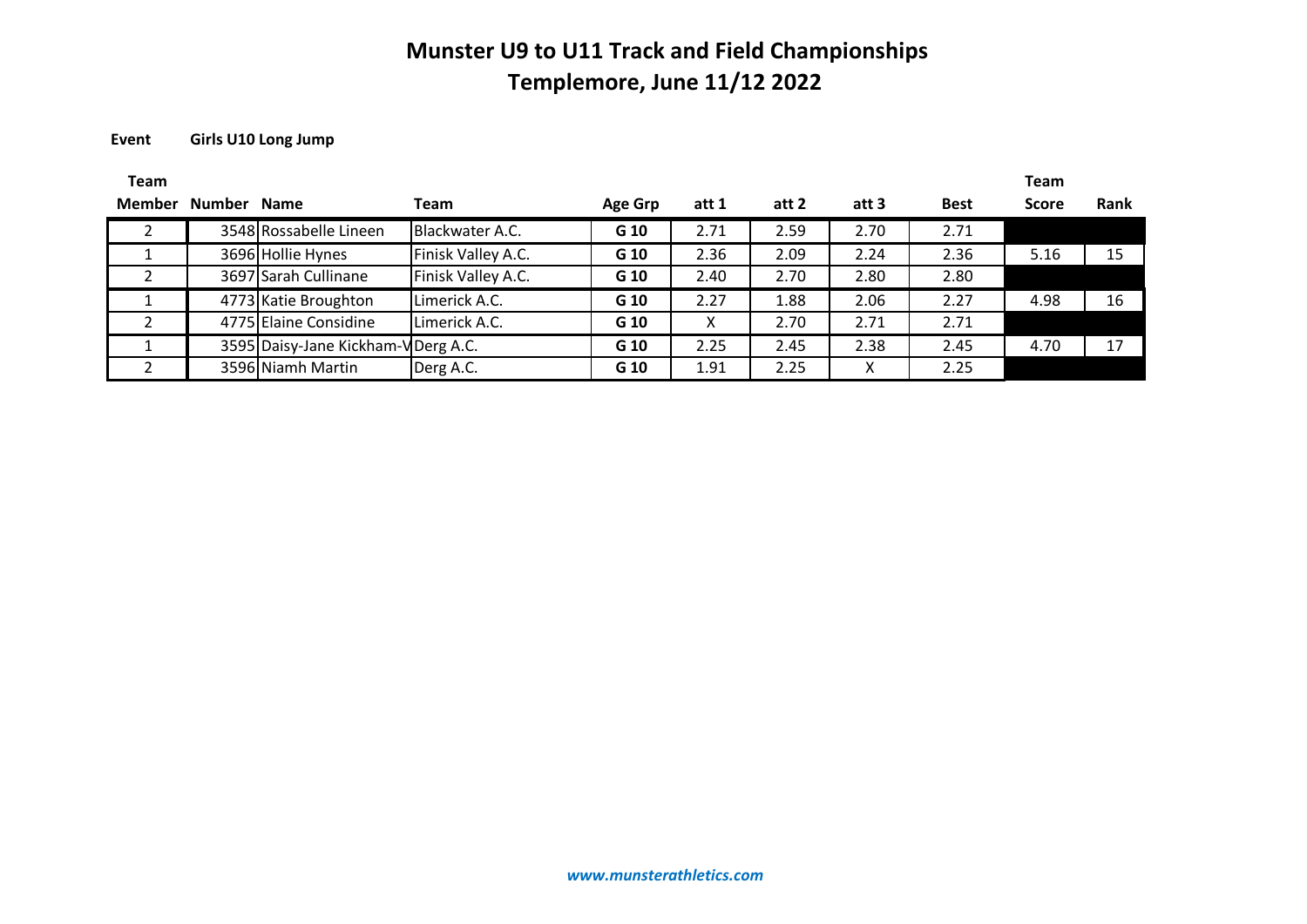**Event Girls U10 Turbo Javelin**

| Team   |               |                        |                 |                |       |       |       |             | Team  |      |
|--------|---------------|------------------------|-----------------|----------------|-------|-------|-------|-------------|-------|------|
| Member | <b>Number</b> | <b>Name</b>            | Team            | <b>Age Grp</b> | att 1 | att 2 | att 3 | <b>Best</b> | Score | Rank |
|        |               | 3543 Mujeann Noonan    | Blackwater A.C. | G 10           | 10.04 | 9.33  |       | 10.04       | 19.61 |      |
|        |               | 3548 Rossabelle Lineen | Blackwater A.C. | G 10           | 8.68  | 8.07  | 9.57  | 9.57        |       |      |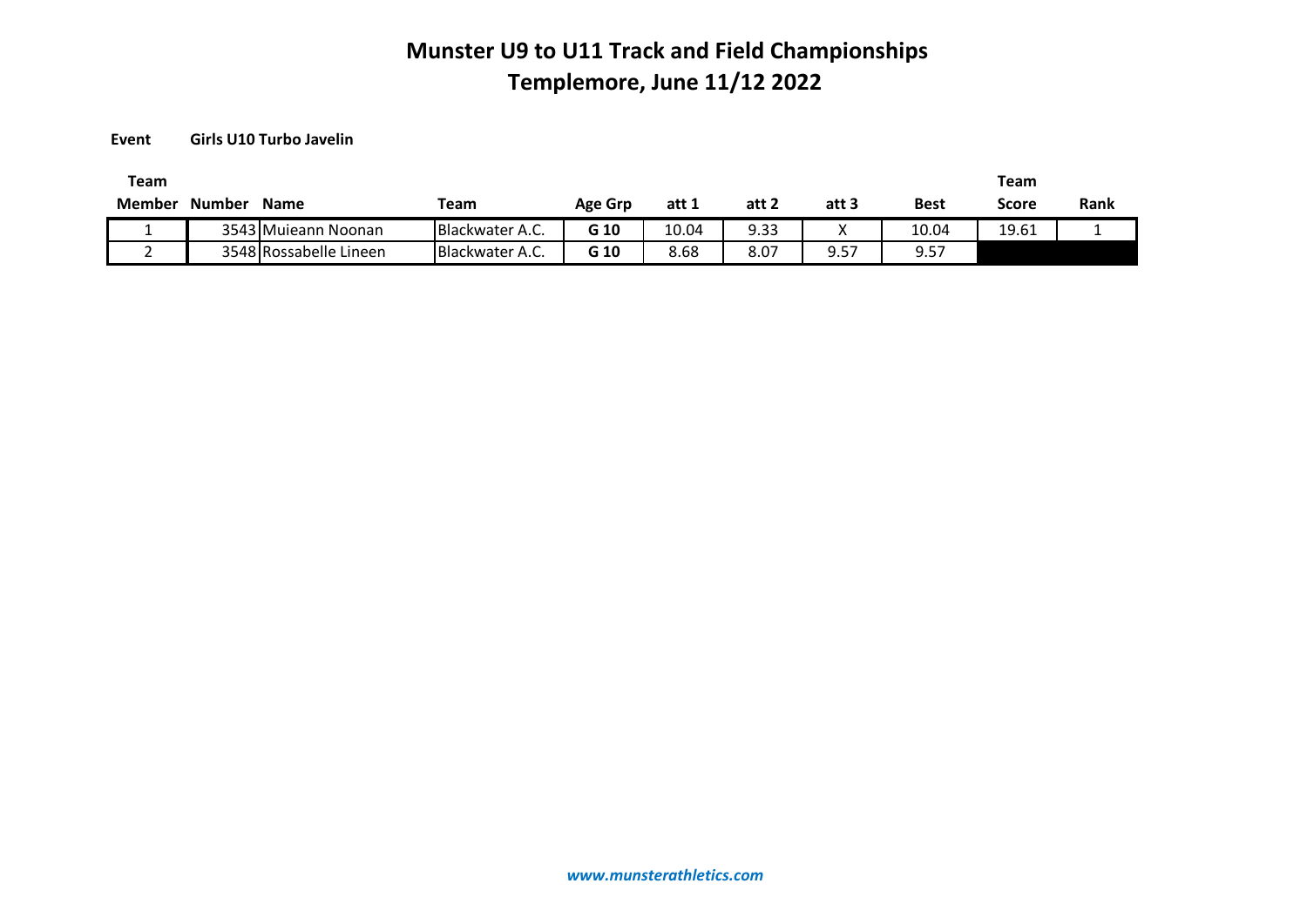**Event Girls U10 500m**

| <b>Team</b>    |             |                       |                             |                | <b>Time</b> | <b>Team Score</b> |                |
|----------------|-------------|-----------------------|-----------------------------|----------------|-------------|-------------------|----------------|
| <b>Member</b>  | Number Name |                       | <b>Team</b>                 | <b>Age Grp</b> | (seconds)   | (Seconds)         | Rank           |
| 1              | 3650        | Aoife Vaughan         | Ennis Track A.C.            | G 10           | 109.28      | 209.59            | $\mathbf{1}$   |
| $\overline{2}$ | 3655        | Sophia Treacy         | Ennis Track A.C.            | G 10           | 100.31      |                   |                |
| $\mathbf{1}$   | 4774        | Zara Coman            | Limerick A.C.               | G 10           | 103.04      | 209.75            | $\overline{2}$ |
| $\overline{2}$ | 4776        | Crea Moore            | Limerick A.C.               | G 10           | 106.71      |                   |                |
| $\mathbf{1}$   | 3565        | Laura O Regan         | Blarney/Inniscara A.C.      | G 10           | 108.61      | 211.09            | 3              |
| $\overline{2}$ | 3566        | Penny O Shea          | Blarney/Inniscara A.C.      | G 10           | 102.48      |                   |                |
| $\mathbf{1}$   | 4835        | Lizzie Ryan           | Templemore A.C.             | G 10           | 103.23      | 211.89            | 4              |
| $\overline{2}$ | 4836        | Leah Scanlan          | Templemore A.C.             | G 10           | 108.66      |                   |                |
| 1              | 4805        | Ailish Bourke         | Newport A.C.                | G 10           | 113.15      | 214.90            | 5              |
| $\overline{2}$ | 4806        | Aoibheann Morgan      | Newport A.C.                | G 10           | 101.75      |                   |                |
| $\mathbf{1}$   | 3822        | Lauren O Connor       | North Cork A.C.             | G 10           | 106.03      | 214.93            | 6              |
| $\overline{2}$ | 3825        | Erica Ruane           | North Cork A.C.             | G 10           | 108.90      |                   |                |
| $\mathbf{1}$   | 3512        | Laoise Ni Chonchur    | Bandon A.C.                 | G 10           | 110.99      | 225.56            | $\overline{7}$ |
| $\overline{2}$ | 3517        | Blaithin O'Flynn      | Bandon A.C.                 | G 10           | 114.57      |                   |                |
| $\mathbf{1}$   | 3889        | <b>Abigail Rogers</b> | <b>Tralee Harriers A.C.</b> | G 10           | 113.02      | 226.07            | 8              |
| $\overline{2}$ | 3891        | Robyn Flynn           | Tralee Harriers A.C.        | G 10           | 113.05      |                   |                |
| $\mathbf{1}$   | 3502        | Eabha Walsh           | Bandon A.C.                 | G 10           | 114.65      | 230.88            | 9              |
| $\overline{2}$ | 3513        | <b>Kate Casey</b>     | Bandon A.C.                 | G 10           | 116.23      |                   |                |
| $\mathbf{1}$   | 4778        | Alison Ryan           | Limerick A.C.               | G 10           | 122.63      | 235.80            | 10             |
| $\overline{2}$ | 4779        | Rachel Ryan           | Limerick A.C.               | G 10           | 113.17      |                   |                |
| $\mathbf{1}$   | 3696        | Hollie Hynes          | Finisk Valley A.C.          | G 10           | 126.29      | 242.74            | 11             |
| $\overline{2}$ | 3697        | Sarah Cullinane       | Finisk Valley A.C.          | G 10           | 116.45      |                   |                |
| $\mathbf{1}$   | 4764        | Lea Kelly             | Iveragh A.C.                | G 10           | 149.33      | 262.79            | 12             |
| $\overline{2}$ | 4765        | Tiernagh Mc Gill      | Iveragh A.C.                | G 10           | 113.46      |                   |                |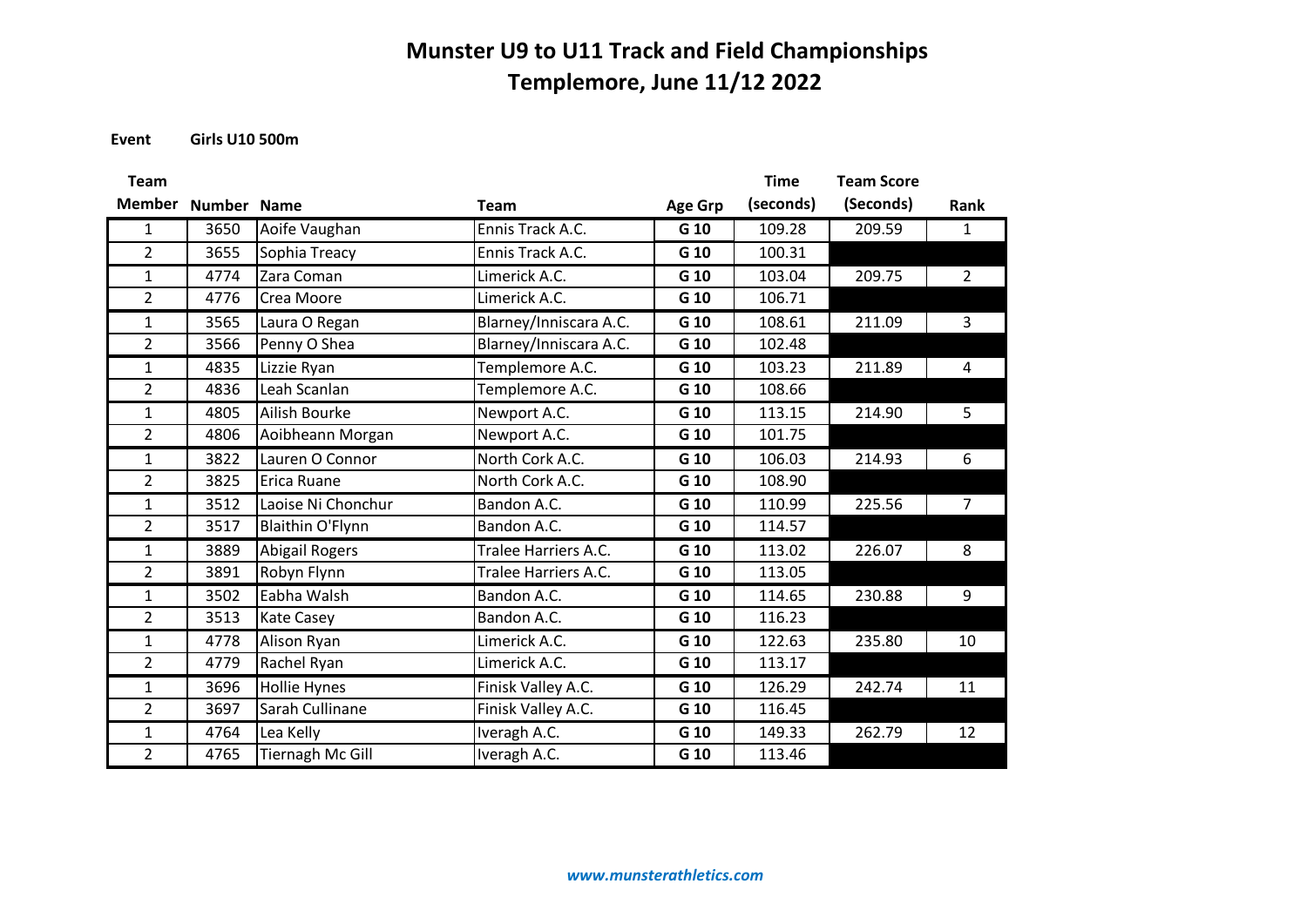**Event Girls U10 Sprint**

|                |             |                         |                        |                |             | <b>Team</b>  |                |
|----------------|-------------|-------------------------|------------------------|----------------|-------------|--------------|----------------|
| <b>Team</b>    |             |                         |                        |                | <b>Time</b> | <b>Score</b> |                |
| <b>Member</b>  | Number Name |                         | <b>Team</b>            | <b>Age Grp</b> | (seconds)   | (Seconds)    | Rank           |
| 1              | 3890        | Sadie Lynch             | Tralee Harriers A.C.   | G 10           | 9.93        | 19.42        | $\mathbf{1}$   |
| $\overline{2}$ | 3892        | <b>Aria Collins</b>     | Tralee Harriers A.C.   | G 10           | 9.49        |              |                |
| $\overline{1}$ | 4832        | <b>Rhea Austin</b>      | Templemore A.C.        | G 10           | 9.59        | 19.54        | $\overline{2}$ |
| $\overline{2}$ | 4836        | Leah Scanlan            | Templemore A.C.        | G 10           | 9.95        |              |                |
| 1              | 4755        | Saoirse Elizabeth Finn  | Ferrybank A.C.         | G 10           | 10.06       | 19.94        | 3              |
| $\overline{2}$ | 4756        | Maya Gallagher          | Ferrybank A.C.         | G 10           | 9.88        |              |                |
| $\mathbf{1}$   | 4805        | Ailish Bourke           | Newport A.C.           | G 10           | 9.89        | 20.19        | 4              |
| $\overline{2}$ | 4806        | Aoibheann Morgan        | Newport A.C.           | G 10           | 10.30       |              |                |
| 1              | 3648        | Sammi O Donoghue        | Ennis Track A.C.       | G 10           | 9.99        | 20.23        | 5              |
| $\overline{2}$ | 3655        | Sophia Treacy           | Ennis Track A.C.       | G 10           | 10.24       |              |                |
| $\mathbf{1}$   | 3530        | Soraya Ahern            | Belgooly A.C.          | G 10           | 9.89        | 20.24        | 6              |
| $\overline{2}$ | 3532        | <b>Elle Slattery</b>    | Belgooly A.C.          | G 10           | 10.35       |              |                |
| $\mathbf{1}$   | 3822        | Lauren O Connor         | North Cork A.C.        | G 10           | 10.21       | 20.64        | $\overline{7}$ |
| $\overline{2}$ | 3825        | Erica Ruane             | North Cork A.C.        | G 10           | 10.43       |              |                |
| $\mathbf{1}$   | 4833        | Gráinne Hoare           | Templemore A.C.        | G 10           | 10.07       | 20.68        | 8              |
| $\overline{2}$ | 4834        | Hazel Kennedy           | Templemore A.C.        | G 10           | 10.61       |              |                |
| $\mathbf{1}$   | 3534        | Rosie O Leary           | Belgooly A.C.          | G 10           | 10.28       | 20.92        | 9              |
| $\overline{2}$ | 3535        | Lucy O Brien            | Belgooly A.C.          | G 10           | 10.64       |              |                |
| $\mathbf{1}$   | 4778        | Alison Ryan             | Limerick A.C.          | G 10           | 10.57       | 21.18        | 10             |
| $\overline{2}$ | 4779        | Rachel Ryan             | Limerick A.C.          | G 10           | 10.61       |              |                |
| $\mathbf{1}$   | 3562        | Eva Lynch               | Blarney/Inniscara A.C. | G 10           | 11.02       | 21.56        | 11             |
| $\overline{2}$ | 3564        | Eva O Connor            | Blarney/Inniscara A.C. | G 10           | 10.54       |              |                |
| 1              | 4775        | <b>Elaine Considine</b> | Limerick A.C.          | G 10           | 11.14       | 21.96        | 12             |
| $\overline{2}$ | 4777        | Julie Quigely           | Limerick A.C.          | G 10           | 10.82       |              |                |
| $\mathbf{1}$   | 3762        | Rose O Neill            | Blackwater A.C.        | G 10           | 11.38       | 22.02        | 13             |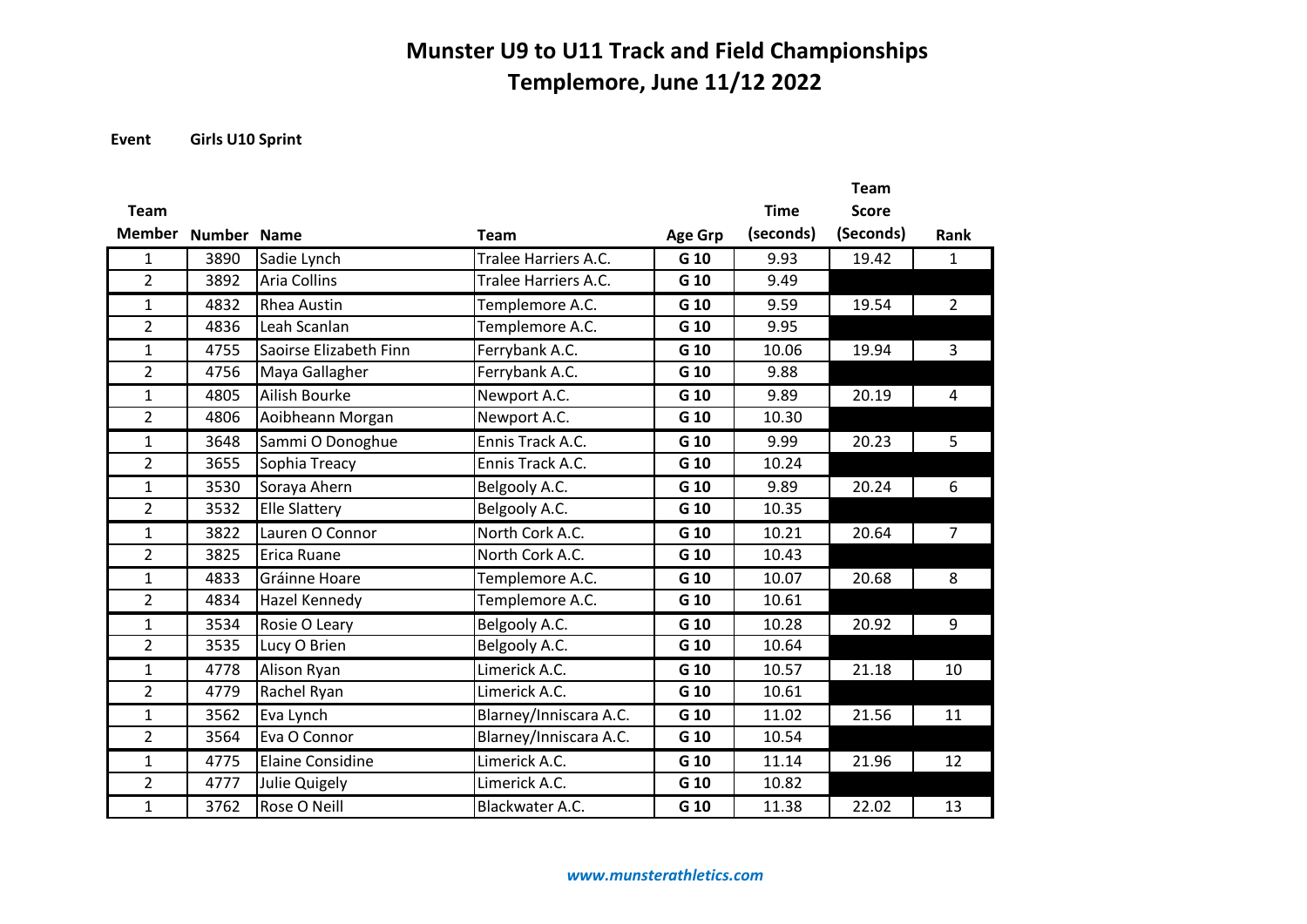**Event Girls U10 Sprint**

|                |             |                   |                 |                |             | <b>Team</b>  |      |
|----------------|-------------|-------------------|-----------------|----------------|-------------|--------------|------|
| <b>Team</b>    |             |                   |                 |                | <b>Time</b> | <b>Score</b> |      |
| <b>Member</b>  | Number Name |                   | <b>Team</b>     | <b>Age Grp</b> | (seconds)   | (Seconds)    | Rank |
| $\overline{2}$ | 3585        | Gabriella O Neill | Blackwater A.C. | G 10           | 10.64       |              |      |
| 1              | 3542        | Isla-Mai Scanlon  | Blackwater A.C. | G 10           | 10.84       | 22.12        | 14   |
| $\overline{2}$ | 3546        | Molly Lyons       | Blackwater A.C. | G 10           | 11.28       |              |      |
|                | 3627        | Julie Morrissey   | Dundrum A.C.    | G 10           | 10.61       | 22.15        | 15   |
| $\mathcal{P}$  | 3630        | Cara Aherne       | Dundrum A.C.    | G 10           | 11.54       |              |      |
|                | 4764        | Lea Kelly         | Iveragh A.C.    | G 10           | 12.45       | 23.21        | 16   |
| $\mathcal{P}$  | 4765        | Tiernagh Mc Gill  | Iveragh A.C.    | G 10           | 10.76       |              |      |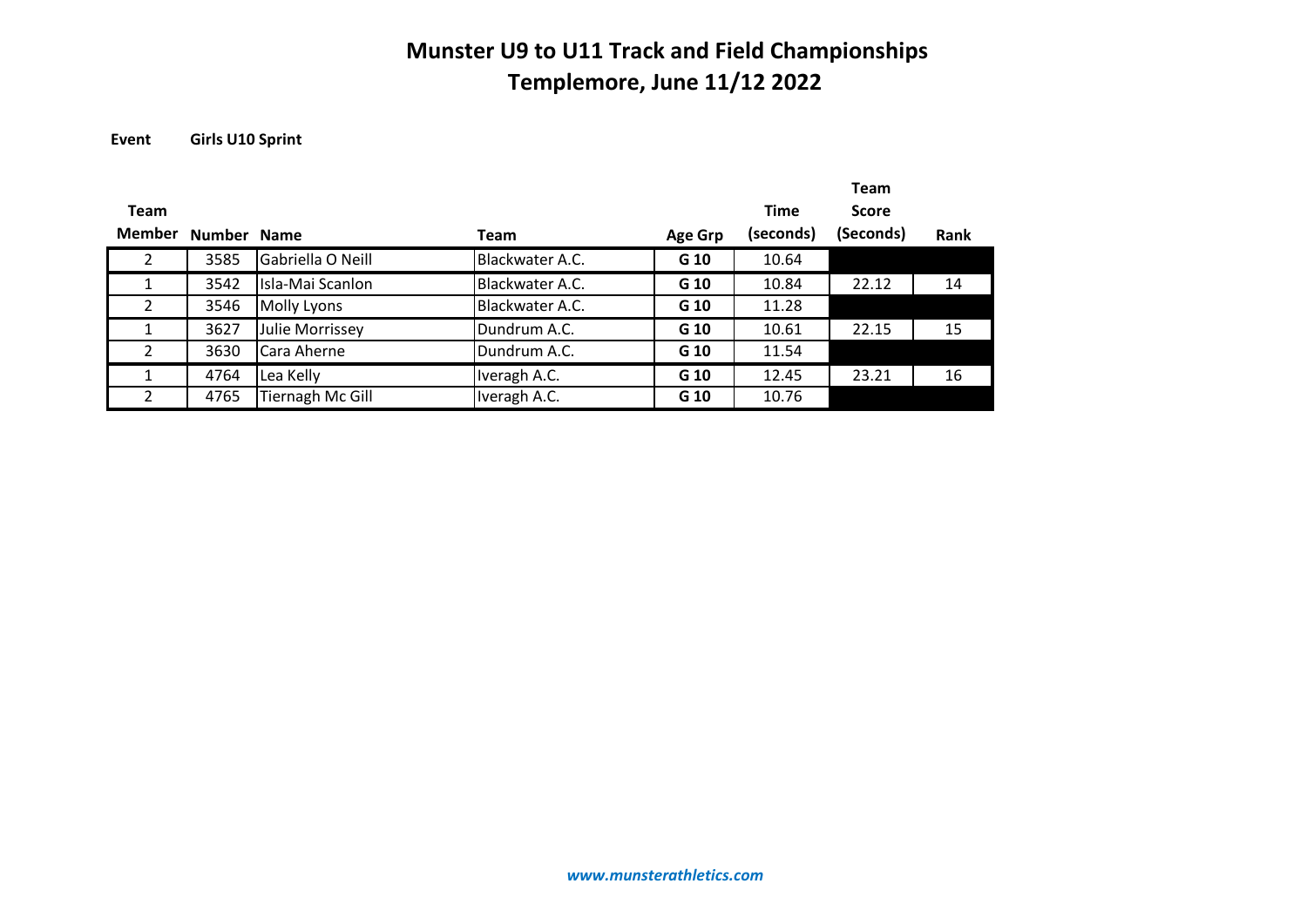#### **Event Girls U11 Long Jump**

**Team** 

| <b>Team</b>        |                                                 |                         |                |       |              |                    |             | <b>Team</b>  |                |
|--------------------|-------------------------------------------------|-------------------------|----------------|-------|--------------|--------------------|-------------|--------------|----------------|
| Member Number Name |                                                 | <b>Team</b>             | <b>Age Grp</b> | att 1 | att 2        | att 3              | <b>Best</b> | <b>Score</b> | Rank           |
| 1                  | 3536 Abiageal Fenton                            | Belgooly A.C.           | G 11           | 3.62  | 3.88         | 3.54               | 3.88        | 7.69         | $\mathbf{1}$   |
| $\overline{2}$     | 3538 Sophia Nwaedozie                           | Belgooly A.C.           | G 11           | 3.23  | 3.68         | 3.81               | 3.81        |              |                |
| $\mathbf{1}$       | 3590 Abbie Norris                               | Carrick On Suir A.C.    | G 11           | 3.60  | X            | 3.44               | 3.60        | 6.89         | $\overline{2}$ |
| $\overline{2}$     | 3591 Chloe O'Connell                            | Carrick On Suir A.C.    | G 11           | 3.05  | 3.16         | 3.29               | 3.29        |              |                |
| $\mathbf{1}$       | 4751 Evie Finn                                  | Derg A.C.               | G 11           | 3.37  | 3.41         | 3.50               | 3.50        | 6.84         | 3              |
| $\overline{2}$     | 4752 Emma Kenny                                 | Derg A.C.               | G 11           | 3.21  | 3.20         | 3.34               | 3.34        |              |                |
| $\mathbf{1}$       | 3895 Maria Cotter                               | Tralee Harriers A.C.    | G 11           | 3.27  | <b>X</b>     | 2.79               | 3.27        | 6.81         | 4              |
| $\overline{2}$     | 3896 Ailbhe Hennessy                            | Tralee Harriers A.C.    | G 11           | 3.54  | 3.52         | 3.00               | 3.54        |              |                |
| $\mathbf{1}$       | 4759 Siofra Moloney                             | Ferrybank A.C.          | G 11           | 3.06  | 3.11         | 3.19               | 3.19        | 6.54         | 5              |
| $\overline{2}$     | 4761 Sheila O Donovan                           | Ferrybank A.C.          | G 11           | 3.07  | 3.35         | 3.26               | 3.35        |              |                |
| $\mathbf{1}$       | 3680 Siun Dingivan                              | Fanahan Mc Sweeney A.C. | G 11           | 2.91  | 3.11         | 2.70               | 3.11        | 6.44         | $\overline{7}$ |
| $\overline{2}$     | 3681 Molly Thornton                             | Fanahan Mc Sweeney A.C. | G 11           | 3.33  | X            | 3.03               | 3.33        |              |                |
| $\mathbf{1}$       | 3656 Eliza Brace                                | Ennis Track A.C.        | G 11           | 3.19  | 3.13         | X                  | 3.19        | 6.37         | 8              |
| $\overline{2}$     | 3659 Alanna Carroll                             | Ennis Track A.C.        | G 11           | 3.18  | 3.02         | 2.79               | 3.18        |              |                |
| 1                  | 3550 Lucy Kingston                              | Blackwater A.C.         | G 11           | 3.08  | X            | 2.93               | 3.08        | 6.04         | 9              |
| $\overline{2}$     | 3549 Edith Pathra-wilson                        | Blackwater A.C.         | G 11           | 2.96  | 2.53         | 2.65               | 2.96        |              |                |
| 1                  | 3703 Chloe Landers                              | Finisk Valley A.C.      | G 11           | x     | 2.78         | X                  | 2.78        | 5.91         | 10             |
| $\overline{2}$     | 3706 Anna Cullinane                             | Finisk Valley A.C.      | G 11           | X     | 2.84         | 3.13               | 3.13        |              |                |
| $\mathbf{1}$       | 3572 Jennifer O Sullivan                        | Blarney/Inniscara A.C.  | G 11           | X     | 2.61         | $\pmb{\mathsf{X}}$ | 2.61        | 5.75         | 11             |
| $\overline{2}$     | 3576 Leah Buckley                               | Blarney/Inniscara A.C.  | G 11           | 3.14  | 2.74         | 2.88               | 3.14        |              |                |
| $\mathbf{1}$       | 3947 Aideen Hegarty                             | Leevale A.C.            | G 11           | 3.47  | 3.23         | X                  | 3.47        | 5.63         | 12             |
| $\overline{2}$     | 3948 Leah O Donovan                             | Leevale A.C.            | G 11           | 2.16  | $\mathsf{X}$ | $\mathsf{X}$       | 2.16        |              |                |
| $\mathbf{1}$       | 3708 Niamh Maher                                | Finisk Valley A.C.      | G 11           | 2.78  | $\mathsf{X}$ | $\pmb{\mathsf{X}}$ | 2.78        | 5.45         | 13             |
| $\overline{2}$     | 3709 Kate Longan                                | Finisk Valley A.C.      | G 11           | 2.36  | 2.35         | 2.67               | 2.67        |              |                |
| 1                  | 3901 Charlotte Blennerhass Tralee Harriers A.C. |                         | G 11           | 2.59  | 2.88         | 2.98               | 2.98        | 5.42         | 14             |
| $\overline{2}$     | 3904 Emma Lacey                                 | Tralee Harriers A.C.    | G 11           | 2.15  | 2.02         | 2.44               | 2.44        |              |                |
| $\mathbf{1}$       | 3894 Lily Barrett                               | Tralee Harriers A.C.    | G 11           | X     | 3.00         | 2.98               | 3.00        | 3.00         | 14             |

*www.munsterathletics.com*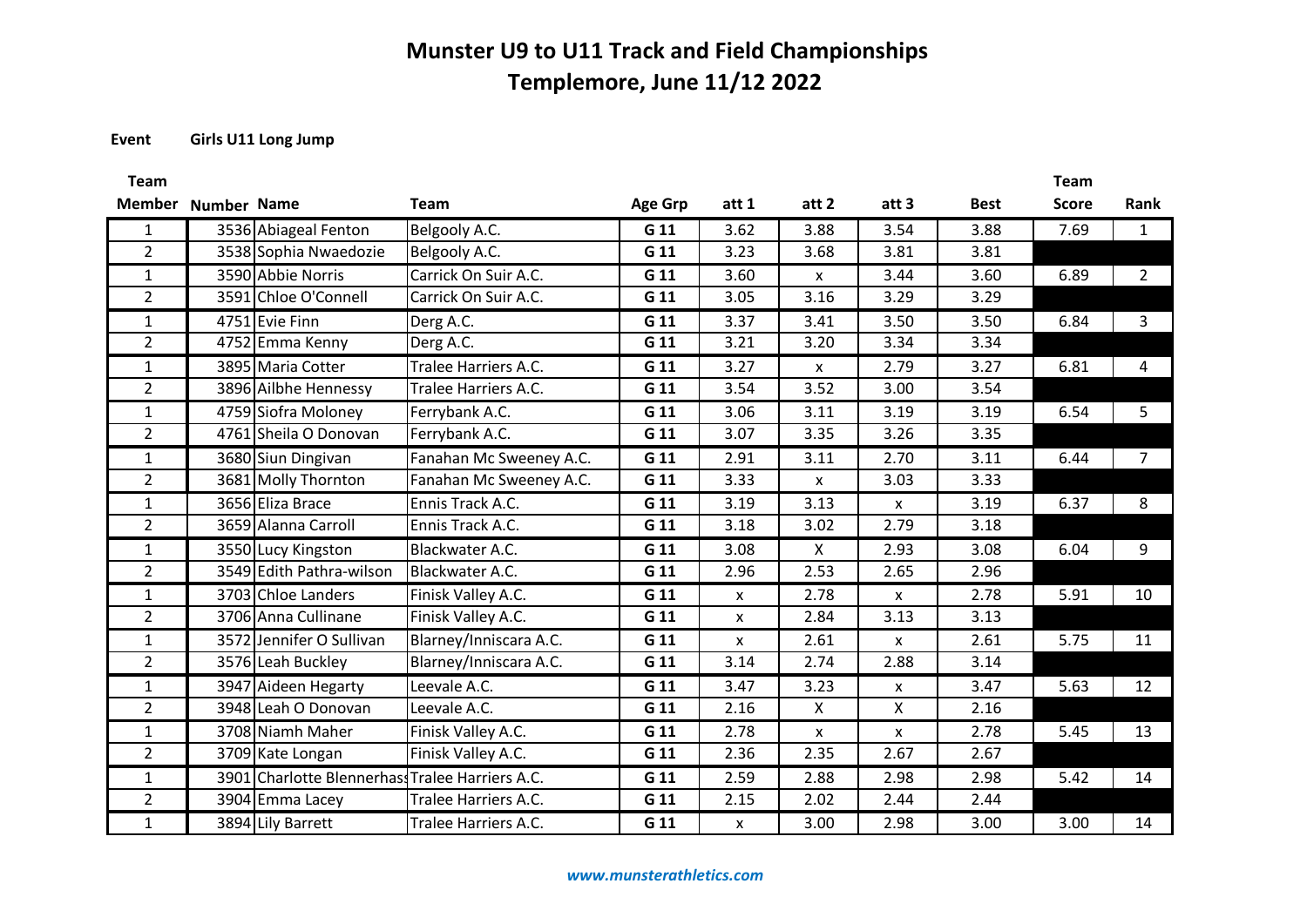**Event Girls U11 Long Jump**

| Team          |                       |                      |                |       |       |       |      | Team  |      |
|---------------|-----------------------|----------------------|----------------|-------|-------|-------|------|-------|------|
| <b>Member</b> | <b>Name</b><br>Number | <b>Team</b>          | <b>Age Grp</b> | att 1 | att 2 | att 3 | Best | Score | Rank |
|               | 3905 Jessica Lacey    | Tralee Harriers A.C. | G 11           |       | ↗     | "     | 0.00 |       |      |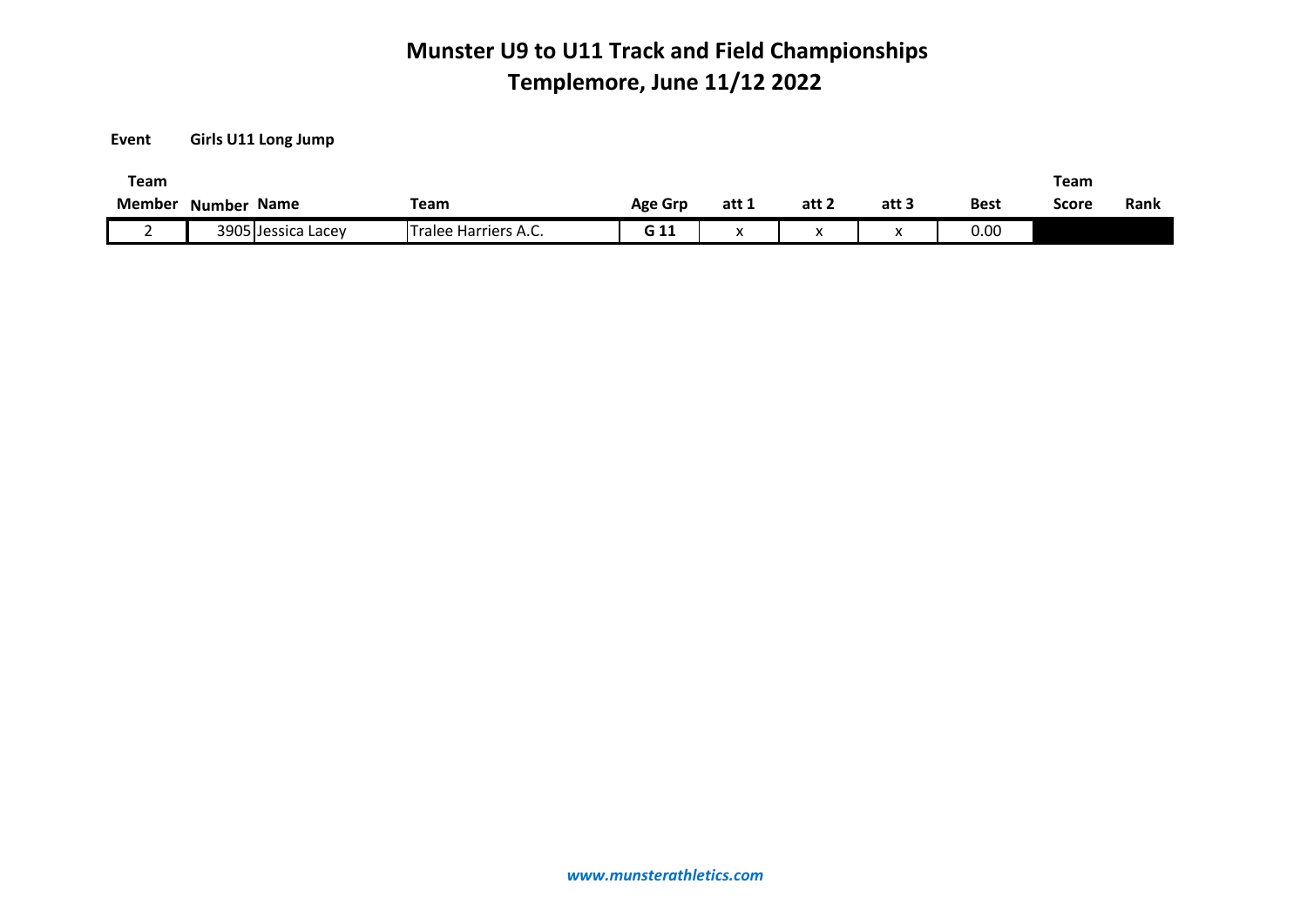#### **Event Girls U11 Turbo Javelin**

| Team           |             |                              |                            |         |              |       |       |             | <b>Team</b>  |              |
|----------------|-------------|------------------------------|----------------------------|---------|--------------|-------|-------|-------------|--------------|--------------|
| <b>Member</b>  | Number Name |                              | <b>Team</b>                | Age Grp | att 1        | att 2 | att 3 | <b>Best</b> | <b>Score</b> | <b>Rank</b>  |
|                |             | 3706 Anna Cullinane          | Finisk Valley A.C.         | G 11    | 11.54        | 11.29 | 12.87 | 12.87       | 27.12        |              |
| 2              |             | 3709 Kate Longan             | Finisk Valley A.C.         | G 11    | 13.03        | 14.25 | 12.62 | 14.25       |              |              |
|                |             | 3518 Grainne Fullam          | Bandon A.C.                | G 11    | 8.64         | 9.47  | 10.75 | 10.75       | 26.64        | $\mathbf{2}$ |
| $\overline{2}$ |             | 3519 Odette O Donovan Forsey | Bandon A.C.                | G 11    | 10.03        | 15.89 | 14.66 | 15.89       |              |              |
|                |             | 3573 Eile Mc Sweeney         | Blarney/Inniscara A.C.     | G 11    | 13.24        | 13.00 | 13.69 | 13.69       | 24.19        | 3            |
| 2              |             | 3577 Ava Coleman             | Blarney/Inniscara A.C.     | G 11    | x            | 7.60  | 10.50 | 10.50       |              |              |
|                |             | 4825 Katie Butler            | St. Brendan's A.C. (Kerry) | G 11    | 10.79        | 9.97  | 12.80 | 12.80       | 22.66        | 4            |
| 2              |             | 4826 Ruby Wallace            | St. Brendan's A.C. (Kerry) | G 11    | 7.77         | 8.57  | 9.86  | 9.86        |              |              |
|                |             | 3882 Libby Cunningham        | Tracton A.C.               | G 11    | 9.80         | 12.54 | 10.71 | 12.54       | 22.32        | 5            |
| 2              |             | 3883 Sally Cunningham        | Tracton A.C.               | G 11    | 9.70         | 9.78  | 8.92  | 9.78        |              |              |
|                |             | 3678 Eva Horgan              | Fanahan Mc Sweeney A.C.    | G 11    | $\mathsf{x}$ | 10.33 | 10.11 | 10.33       | 22.31        | 6            |
| $\mathcal{P}$  |             | 3681 Molly Thornton          | Fanahan Mc Sweeney A.C.    | G 11    | 9.39         | 11.98 | 9.54  | 11.98       |              |              |
|                |             | 4751 Evie Finn               | Derg A.C.                  | G 11    | 11.57        | 12.53 | 10.95 | 12.53       | 20.86        |              |
| 2              |             | 4753 Ava Moroney             | Derg A.C.                  | G 11    | 8.24         | 7.31  | 8.33  | 8.33        |              |              |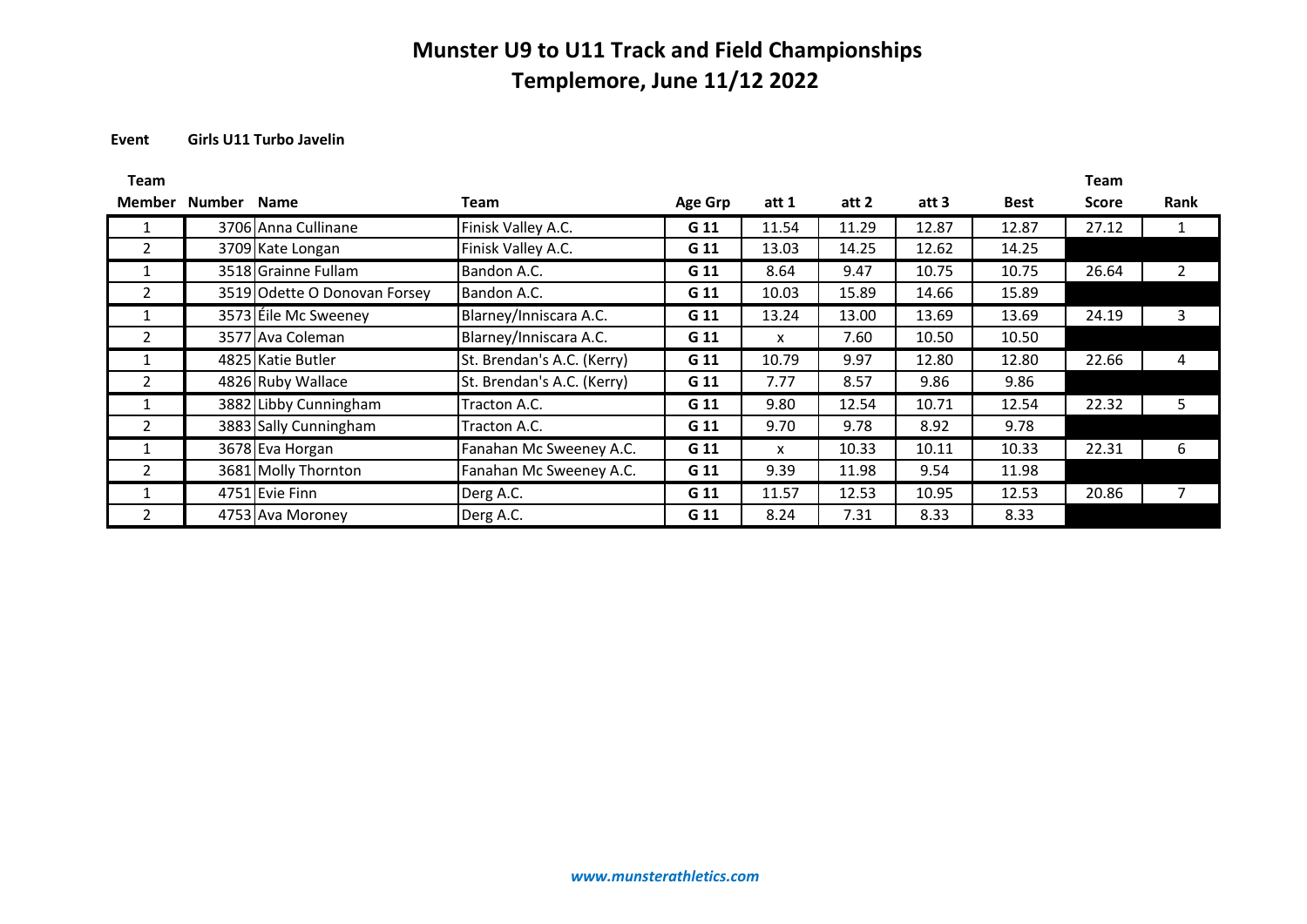**Event Girls U11 600m**

| <b>Team</b>    |                    |                        |                        |                | <b>Time</b> | <b>Team</b>  |                |
|----------------|--------------------|------------------------|------------------------|----------------|-------------|--------------|----------------|
| <b>Member</b>  | <b>Number Name</b> |                        | <b>Team</b>            | <b>Age Grp</b> | (seconds)   | <b>Score</b> | Rank           |
| $\mathbf{1}$   | 4759               | Siofra Moloney         | Ferrybank A.C.         | G 11           | 122.88      | 246.53       | $\mathbf{1}$   |
| $\overline{2}$ | 4761               | Sheila O Donovan       | Ferrybank A.C.         | G 11           | 123.65      |              |                |
| $\mathbf{1}$   | 3612               | <b>Faye Cusack</b>     | Dooneen A.C.           | G 11           | 127.94      | 248.81       | $\overline{2}$ |
| $\overline{2}$ | 3614               | Eva Mc Mahon           | Dooneen A.C.           | G 11           | 120.87      |              |                |
| $\mathbf{1}$   | 3576               | Leah Buckley           | Blarney/Inniscara A.C. | G 11           | 130.98      | 255.40       | $\overline{3}$ |
| $\overline{2}$ | 3577               | Ava Coleman            | Blarney/Inniscara A.C. | G 11           | 124.42      |              |                |
| $\mathbf{1}$   | 4811               | Penelope Finch         | Newport A.C.           | G 11           | 129.54      | 257.57       | 4              |
| $\overline{2}$ | 4812               | Cate O Brien           | Newport A.C.           | G 11           | 128.03      |              |                |
| $\mathbf{1}$   | 3833               | Sophie Collins         | North Cork A.C.        | G 11           | 136.75      | 259.53       | 5              |
| $\overline{2}$ | 3835               | <b>Grace Healy</b>     | North Cork A.C.        | G 11           | 122.78      |              |                |
| $\mathbf{1}$   | 4757               | <b>Charlotte Casey</b> | Ferrybank A.C.         | G 11           | 128.10      | 259.70       | 6              |
| $\overline{2}$ | 4760               | Peggy Murphy           | Ferrybank A.C.         | G 11           | 131.60      |              |                |
| $\mathbf{1}$   | 3723               | Lucy O Connell         | Iveragh A.C.           | G 11           | 128.99      | 264.51       | $\overline{7}$ |
| $\overline{2}$ | 4766               | <b>Kiana Santos</b>    | Iveragh A.C.           | G 11           | 135.52      |              |                |
| $\mathbf{1}$   | 4753               | Ava Moroney            | Derg A.C.              | G 11           | 131.41      | 266.15       | 8              |
| $\overline{2}$ | 4754               | Kayla Moroney          | Derg A.C.              | G 11           | 134.74      |              |                |
| $\mathbf{1}$   | 3786               | Sorcha O Driscoll      | Midleton A.C.          | G 11           | 131.43      | 267.65       | 9              |
| $\overline{2}$ | 3788               | Anna Twomey Blanco     | Midleton A.C.          | G 11           | 136.22      |              |                |
| $\mathbf{1}$   | 3893               | Hannah Redican         | Tralee Harriers A.C.   | G 11           | 132.48      | 267.92       | 10             |
| $\overline{2}$ | 3897               | <b>Juliet Pierse</b>   | Tralee Harriers A.C.   | G 11           | 135.44      |              |                |
| $\mathbf{1}$   | 3882               | Libby Cunningham       | Tracton A.C.           | G 11           | 137.67      | 271.48       | 11             |
| $\overline{2}$ | 3883               | Sally Cunningham       | Tracton A.C.           | G 11           | 133.81      |              |                |
| $\mathbf{1}$   | 3518               | <b>Grainne Fullam</b>  | Bandon A.C.            | G 11           | 170.33      | 305.25       | 12             |
| $\overline{2}$ | 3520               | Cara Daly              | Bandon A.C.            | G 11           | 134.92      |              |                |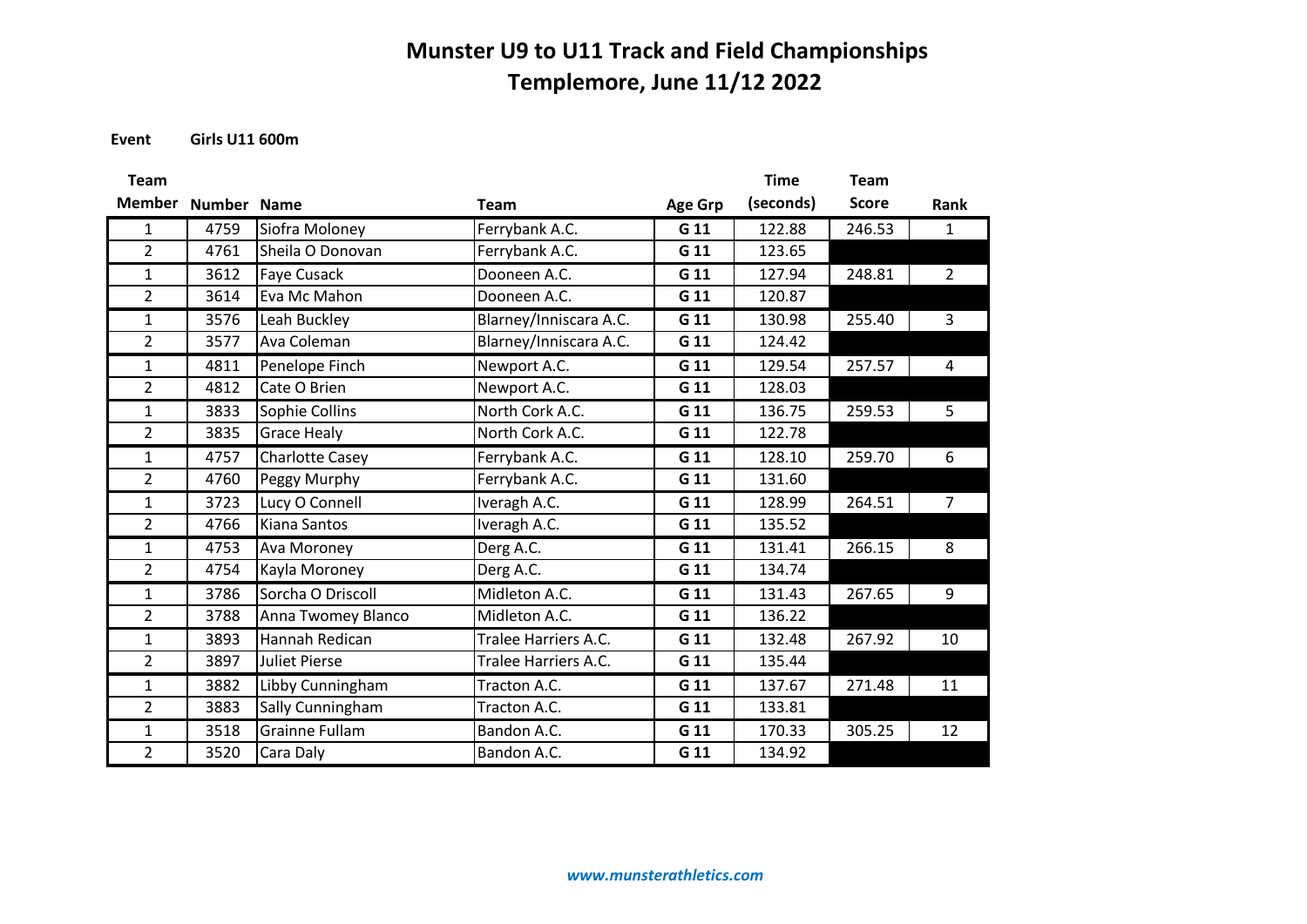**Event Girls U11 Sprint**

| <b>Team</b>    |             |                                |                      |                | <b>Time</b> | <b>Score</b> |                         |
|----------------|-------------|--------------------------------|----------------------|----------------|-------------|--------------|-------------------------|
| <b>Member</b>  | Number Name |                                | <b>Team</b>          | <b>Age Grp</b> | (seconds)   | (Seconds)    | Rank                    |
| $\mathbf{1}$   | 3536        | Abiageal Fenton                | Belgooly A.C.        | G 11           | 8.96        | 18.27        | $\mathbf{1}$            |
| $\overline{2}$ | 3537        | <b>Claire Bradley</b>          | Belgooly A.C.        | G 11           | 9.31        |              |                         |
| $\mathbf{1}$   | 3947        | Aideen Hegarty                 | Leevale A.C.         | G 11           | 9.25        | 19.13        | $\overline{2}$          |
| $\overline{2}$ | 3747        | Ellie O Connor                 | Leevale A.C.         | G 11           | 9.88        |              |                         |
| $\mathbf{1}$   | 3591        | Chloe O Connell                | Carrick on Suir      | G 11           | 9.55        | 19.38        | $\overline{3}$          |
| $\overline{2}$ | 3590        | <b>Abbie Norris</b>            | Carrick on Suir      | G 11           | 9.83        |              |                         |
| $\mathbf{1}$   | 4757        | <b>Charlotte Casey</b>         | Ferrybank A.C.       | G 11           | 9.83        | 19.47        | $\overline{\mathbf{4}}$ |
| $\overline{2}$ | 4760        | Peggy Murphy                   | Ferrybank A.C.       | G 11           | 9.64        |              |                         |
| $\mathbf{1}$   | 4757        | <b>Charlotte Casey</b>         | Ferrybank A.C.       | G 11           | 9.83        | 19.47        | 5                       |
| $\overline{2}$ | 4760        | Peggy Murphy                   | Ferrybank A.C.       | G 11           | 9.64        |              |                         |
| $\mathbf{1}$   | 3520        | Cara Daly                      | Bandon A.C.          | G 11           | 9.29        | 19.59        | 6                       |
| $\overline{2}$ | 3521        | Niamh McKewin                  | Bandon A.C.          | G 11           | 10.30       |              |                         |
| $\mathbf{1}$   | 4752        | Emma Kenny                     | Derg A.C.            | G 11           | 9.51        | 19.66        | $\overline{7}$          |
| $\overline{2}$ | 4754        | Kayla Moroney                  | Derg A.C.            | G 11           | 10.15       |              |                         |
| $\mathbf{1}$   | 3895        | Maria Cotter                   | Tralee Harriers A.C. | G 11           | 9.92        | 19.66        | 8                       |
| $\overline{2}$ | 3896        | Ailbhe Hennessy                | Tralee Harriers A.C. | G 11           | 9.74        |              |                         |
| $\mathbf{1}$   | 3612        | Faye Cusack                    | Dooneen A.C.         | G 11           | 9.72        | 19.72        | 9                       |
| $\overline{2}$ | 3615        | Anna Lee                       | Dooneen A.C.         | G 11           | 10.00       |              |                         |
| $\mathbf{1}$   | 3894        | Lily Barrett                   | Tralee Harriers A.C. | G 11           | 10.18       | 20.07        | 10                      |
| $\overline{2}$ | 3905        | Jessica Lacey                  | Tralee Harriers A.C. | G 11           | 9.89        |              |                         |
| $\mathbf{1}$   | 3701        | Lily Quann                     | Finisk Valley A.C.   | G 11           | 9.71        | 20.15        | 11                      |
| $\overline{2}$ | 3703        | <b>Chloe Landers</b>           | Finisk Valley A.C.   | G 11           | 10.44       |              |                         |
| $\mathbf{1}$   | 3893        | Hannah Redican                 | Tralee Harriers A.C. | G 11           | 10.55       | 20.77        | 12                      |
| $\overline{2}$ | 3901        | <b>Charlotte Blennerhasset</b> | Tralee Harriers A.C. | G 11           | 10.22       |              |                         |
| $\mathbf{1}$   | 3550        | Lucy Kingston                  | Blackwater A.C.      | G 11           | 9.94        | 20.80        | 13                      |
| $\overline{2}$ | 3549        | Edith Pathra-wilson            | Blackwater A.C.      | G 11           | 10.86       |              |                         |
| $\mathbf{1}$   | 3704        | <b>Alison Drea</b>             | Finisk Valley A.C.   | G 11           | 10.41       | 20.84        | 14                      |